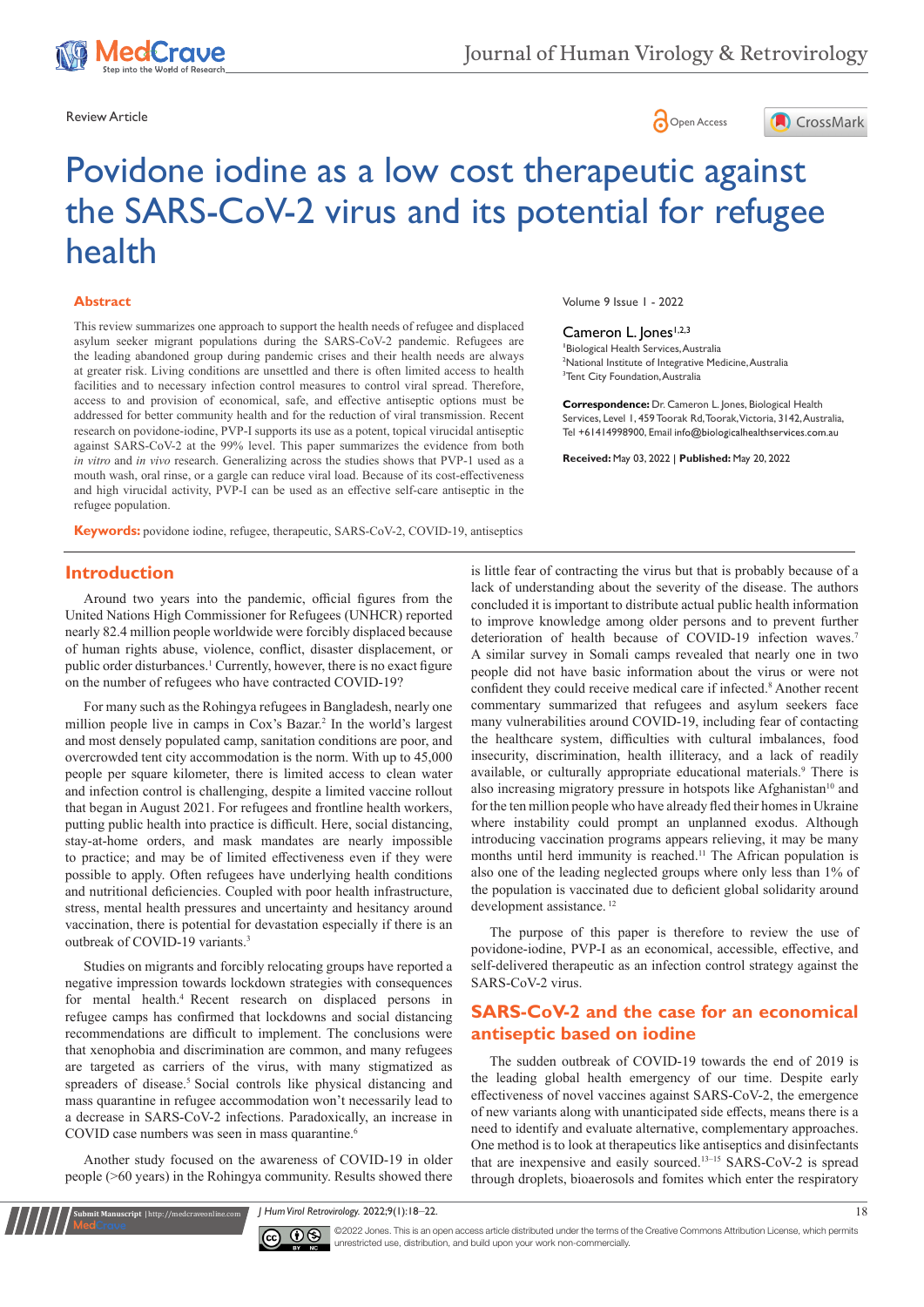system through the oral or nasal cavity.<sup>14</sup> This paper therefore focusses on the topical antiseptic Povidone-iodine (PVP-I) which has known virucidal activity against respiratory viruses. For example, PVP-I has an excellent viricidal response against many respiratory viruses including Middle East Respiratory Syndrome Coronavirus (MERS-CoV) and influenza<sup>13,16</sup> Current evidence also supports its virucidal response against severe acute respiratory syndrome coronavirus (SARS-CoV).<sup>13</sup> Recent research demonstrates effectiveness against SARS-CoV-2 both *in vitro* and *in vivo*. <sup>13</sup> This mini review will summarize the literature and demonstrate support for the use of PVP-I

#### **Table 1** Overview of selected studies

as a safe topical nasopharyngeal antiseptic. It is hoped this information will improve refugee health status during the COVID pandemic and more generally against other respiratory virus pathogens.

## **Recent research evidence**

A literature survey on Medline/PubMed was used to identify studies where povidone-iodine (PVP-I) has been evaluated for its virucidal activity against SARS. Table 1 demonstrates selected *in vitro* and *in vivo* studies using PVP-I (Table 1).

| S.<br>no.    | Author, year, &<br>reference No.       | <b>PVP</b> concentration                                                                                                                 | <b>Testing</b><br>methodology                                                | <b>Patient group</b>                                                                                  | <b>Outcome</b>                                                                                                                                                                                         |
|--------------|----------------------------------------|------------------------------------------------------------------------------------------------------------------------------------------|------------------------------------------------------------------------------|-------------------------------------------------------------------------------------------------------|--------------------------------------------------------------------------------------------------------------------------------------------------------------------------------------------------------|
| T            | Liang B, et al. <sup>17</sup>          | Povidone iodine (PVP-I):<br>1.0 % and 0.6% (gel forming<br>nasal spray ophthalmic eye<br>drop)                                           | in vitro<br>(VERO76 cells)                                                   | SARS-CoV-2 (strain<br>USA_WAI/2020)                                                                   | Different dilutions were incubated at 37°C. Log<br>reduction was concluded at all time frames at<br>30sec, 2min and 10min.<br>Both agents were potent to reduce viral load of<br>eye and nasal passage |
| 2            | Seneviratne C,<br>et al. <sup>18</sup> | PVP-I: 0.5%<br>(Gargle and Mouthwash<br>$10 \text{ mg}$                                                                                  | In vivo RCT                                                                  | Covid 19 patients:<br>36                                                                              | Significant decrease of salivary viral load which<br>was maintained up to 6hr.                                                                                                                         |
| 3            | $Xu$ C, et al. <sup>19</sup>           | <b>PVP-I: 1%</b><br>(10% solution)                                                                                                       | In vitro<br>(HeLa-hACE2 and<br>epithelial cell lines<br>- oral)              | SARS-CoV-2 virus<br>(USA_WA1/2020<br>strain)                                                          | Complete blockage of viral infectivity                                                                                                                                                                 |
| 4            | Anderson DE,<br>et al. $20$            | PVP-I: 10% (antiseptic<br>solution),<br>PVP-I: 7.5%(skin cleanser),<br>PVP-I: I%(gargle and mouth<br>wash)<br>PVP-I: 0.45%(throat spray) | In vitro<br>Vero-E6 cells<br>(American<br><b>Type Culture</b><br>Collection) | SARS-CoV-2<br>$(hCoV-19/$<br>Singapore/2/2020)                                                        | 99.99% viricidal response with $\geq 4 \log_{10}$ viral<br>decline after 30sec of contact time                                                                                                         |
| 5            | Ruiz C, et al. <sup>13</sup>           | <b>PVP-I: 1%</b>                                                                                                                         | in vitro                                                                     | (Narrative review)                                                                                    | significant drop of viral load was reported at 3hr.<br>by rinsing 15 ml solution of PVP-I 1% for 1 minute<br>contact time                                                                              |
| 6            | Chopra A, et al. <sup>21</sup>         | PVP-I: 0.5%                                                                                                                              | In vitro/ in vivo<br>(gargle/mouth<br>rinse)                                 | Review                                                                                                | 30 sec gargles can minimize the load of SARS-<br>CoV-2 virus                                                                                                                                           |
| 7            | Köntös Z <sup>22</sup>                 | Iodine Drops<br>(200 µg iodine/ml)                                                                                                       | in vitro<br>Vero 76 cells<br>(ATCC CRL-<br>1587)                             | SARS-CoV-2<br>(USAWA1/2020<br>strain)                                                                 | 99% reduction of viral titre                                                                                                                                                                           |
| 8            | Bidra AS, et al. <sup>23</sup>         | PVP-I:<br>0.5%<br>0.75%<br>1.5%<br>(Oral rinse)                                                                                          | In vitro<br>(Vero 76 cells)                                                  | SARS-CoV-2, USA-<br>WA1/2020 strain                                                                   | Viricidal activity achieved at all concentrations<br>within 15sec time                                                                                                                                 |
| 9            | Davies K, et al. <sup>24</sup>         | PVP-I: 0.58% (mouth<br>washes)                                                                                                           | in vitro (mouth<br>wash titration)                                           | tissue culture<br>fluid. <sup>TCF</sup> Minimum<br>Essential Media.MEM<br>and 5% foetal calf<br>serum | Log reduction of ≥4.1 to ≥5.5 $log_{10}$ in viral titre at<br>I min treatment                                                                                                                          |
| 10           | Arefin MK, et<br>al. <sup>25</sup>     | PVP-I nasal spray (NS) at<br>diluted concentrations<br>of.5% and.6%.                                                                     | In vivo (Nasal<br>spray)                                                     | Covid 19 patients:<br>189                                                                             | Promising outcome by nasopharyngeal clearance<br>with all PVP-I NI and PVP-I NS formulations                                                                                                           |
| $\mathbf{H}$ | Blasi C, et al. <sup>26</sup>          | <b>PVP-I: 1%</b>                                                                                                                         | In vivo (Gargles,<br>and nasal<br>dropping)                                  | Covid 19 patient: 01                                                                                  | Rapid regression of COVID-19 after nasal<br>instillations and gargles<br>symptoms improvement                                                                                                          |
| 12           | Pelletier JS, et<br>al. <sup>27</sup>  | PVP-I 0.5%, 0.75%, 1.5%<br>oral rinse antiseptic<br>solutions PVP-I 0.5%,<br>1.25%, 2.5% nasal antiseptic<br>solutions                   | in vitro (nasal and<br>oral)<br>Vero 76 cells                                | SARS-CoV-2, USA-<br>WA1/2020 strain                                                                   | 99.99% viricidal response was against all<br>concentrations at 60sec of contact time                                                                                                                   |

**Citation:**Jones CL. Povidone iodine as a low cost therapeutic against the SARS-CoV-2 virus and its potential for refugee health. *J Hum Virol Retrovirology.* 2022;9(1):18‒22. DOI: [10.15406/jhvre.2022.09.002](https://doi.org/10.15406/jhvre.2022.09.00241)41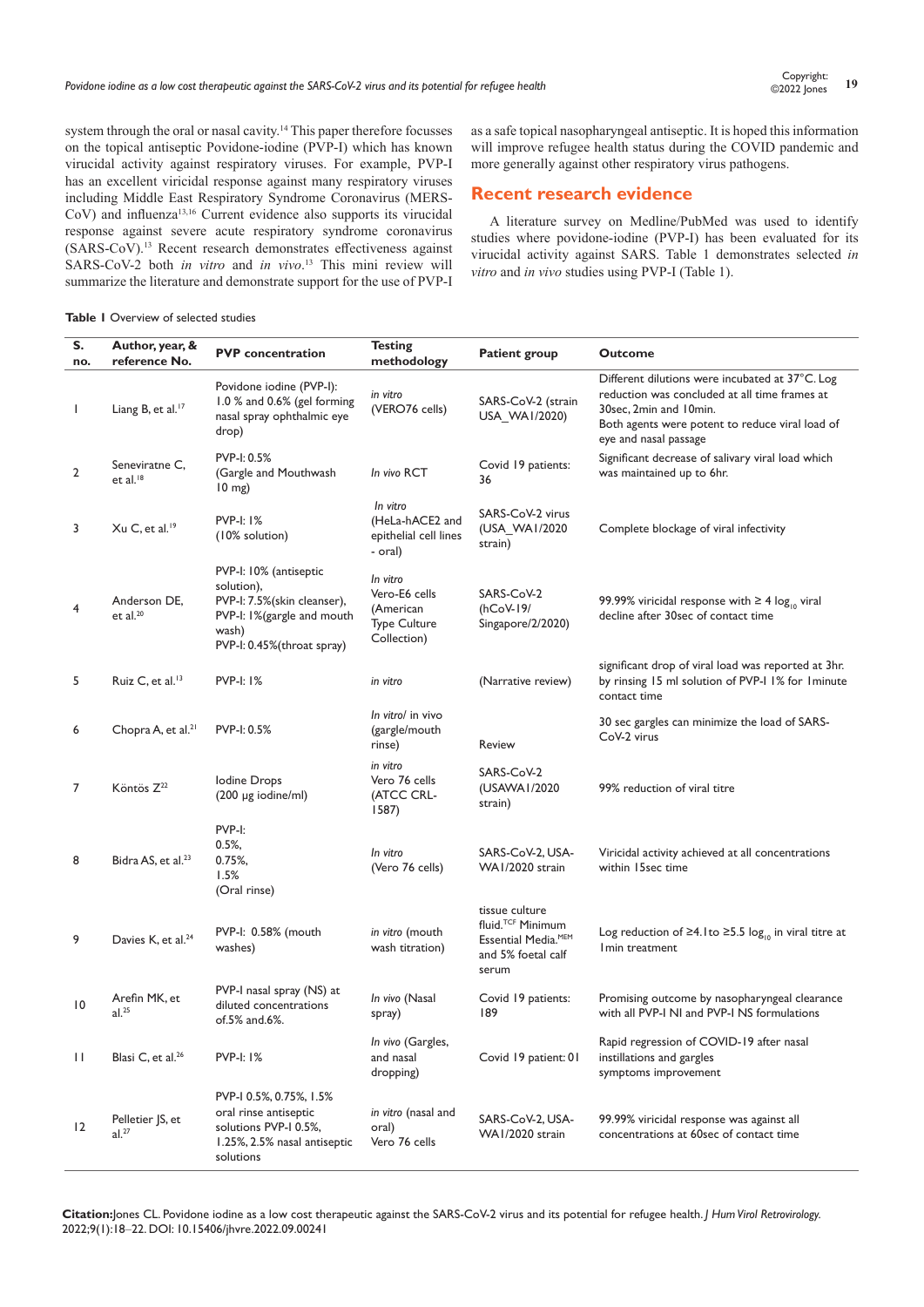*Povidone iodine as a low cost therapeutic against the SARS-CoV-2 virus and its potential for refugee health* **<sup>20</sup>** Copyright:

#### Table Continued...

| S.<br>no.       | Author, year, &<br>reference No.      | <b>PVP</b> concentration                                                    | <b>Testing</b><br>methodology                                                                                                    | <b>Patient group</b>                             | <b>Outcome</b>                                                                                                                                         |
|-----------------|---------------------------------------|-----------------------------------------------------------------------------|----------------------------------------------------------------------------------------------------------------------------------|--------------------------------------------------|--------------------------------------------------------------------------------------------------------------------------------------------------------|
| $\overline{13}$ | lain A, et al. <sup>28</sup>          | PVP-I: I% effective<br>concentration                                        | In vitro (mouth<br>rinse)<br>cultivation by<br>VeroE6 cell line                                                                  | SARS-CoV-2 strain                                | Percent SARS-CoV-2 inactivation, 30sec: 99.8<br>Percent SARS-CoV-2 inactivation, 60sec: >99.9                                                          |
| 4               | Hassandarvish P.<br>et al. $29$       | PVP-I: 0.5% (gargle and<br>mouthwash)<br>PVP-I 1% (gargle and<br>mouthwash) | In vitro<br>Vero E6 cells<br>(American<br><b>Type Culture</b><br>Collection)                                                     | SARS-CoV-2 (SARS-<br>COV-2/MY/UM/6-3;<br>TIDREC) | Viricidal activity was evaluated at both dirty and<br>clean settings<br>>4 log10 inhibition at 15sec, and >5 log10 viral<br>inhibition at 30 and 60sec |
| 15              | Marti'nez Lamas<br>L, et al. $30$     | <b>PVP-I: 1%</b>                                                            | In vivo<br>(mouth wash)                                                                                                          | Covid 19 patients:<br>04                         | Significant viral load reduction, effective for 3hr.<br>at least                                                                                       |
| 16              | Shet M, et al. <sup>31</sup>          | PVP-I: 0.5% (w/v)                                                           | In vitro (Vero 76<br>host cells)                                                                                                 | SARS-CoV-2, strain<br>USA-WA1/2020               | Rapid inactivation of SARS-CoV-2 with contact<br>duration of 15sec.                                                                                    |
| 17              | Seikai T, et al. <sup>32</sup>        | PVP-I gargle solution: 20 ml                                                | In vivo (Gargles)                                                                                                                | SARS-CoV-2<br>Analyzed patients:<br>$\mathsf{L}$ | Significant decreased of viral titers after 60min of<br>gargling                                                                                       |
| 8               | Ferrer M.D, et<br>$al.$ <sup>33</sup> | <b>PVP-I: 2%</b>                                                            | In vivo<br>(Mouthwash)                                                                                                           | SARS-CoV-2<br>patients: 18                       | No effect on viral salivary load                                                                                                                       |
| 9               | Mendoza J, et<br>$al.^{34}$           | PVP-I                                                                       | Clinical and in<br>vitro studies                                                                                                 | Mouth washes                                     | <b>Effectiveness seen</b>                                                                                                                              |
| 20              | Garcia-Sanchez<br>A, et al. $35$      | PVP-I                                                                       | In vivo studies                                                                                                                  | Pre-intervention<br>mouthwash                    | Effective, decrease risk of cross-infection and<br>recommended before procedures in healthcare<br>settings                                             |
| 21              | Ashraf S, et al. <sup>36</sup>        | lonic-iodine polymer<br>complex (200 mg of<br>elemental iodine)             | interventional<br>arm A:<br>encapsulated, Arm<br>B: suspension<br>syrup form,<br>Arm C: throat<br>spray,<br>Arm $X$ :<br>Placebo | Allocation ratio:<br>1:1:1:1                     | Study protocol for RCT                                                                                                                                 |

NI, nasal irrigation; NS, nasal spray; RCT, randomized control trial

PVP-I is a high potency antiseptic agent because it inhibits viral receptors like hemagglutinin and neuraminidases N1, N2, and N3. Disrupting host cell attachment by inactivating receptors to limit viral infection is an obvious choice for infection control in community and healthcare settings for both unexposed and higher risk staff.<sup>35</sup> Lungs are the prime receptor organs of ACE2 followed by the oral cavity. The oral cavity is the best potential site of SARS-CoV-2 invasion because of saliva. Human Angiotensin-Converting Enzyme 2 (ACE2) receptors are the binding sites for SARS-CoV-2.<sup>13</sup> Testing mouthwashes containing different concentrations of PVP was the evaluation method of choice among the selected studies.<sup>6,23</sup> In turn, most studies used comparative evaluation and found PVP to be the most effective antiseptic.33,34

The guidelines of the Japanese Respiratory Society in 2004 recommended PVP-I mouthwash for admitting patients and health care staff to minimize the risk of hospital-acquired infections and to reduce the proliferation of microbial growth in the oral cavity.37,38 Many clinical trials also support the practice of PVP-I antiseptic gargles for immune-compromised patients to reduce the risk of oral infections and viral spread.<sup>16</sup> The effectiveness of PVP-I has been repeatedly established against various respiratory viruses such as MERS, influenza, and Ebola viruses.<sup>16</sup> More recent studies have used oral and nasal agents, containing different concentrations of PVP-I to test its efficacy against SARS-CoV-2. The research trials initiated after the Covid-19 outbreak began have mostly reported on *in vitro* efficacy of PVP-I across different concentrations. Other *in vivo* studies have also been conducted on Covid-19 positive patients and high-risk groups to evaluate PVP-1 efficacy against SARS-CoV-2.

### **In vivo Efficacy of povidone-iodine**

Large scale trials of the vivo effectiveness of PVP-I are yet to come to provide absolute support for community application.<sup>21</sup> However multiple studies show that using mouthwash, or the gargle method, or as an oral rinse and even delivery via the nasopharynx can reduce viral load.21,25,32,33,35 Research trials targeting the nose used 0.5% PVP-I with low-dose volume 0.33ml daily consumption. Used as a mouth wash or as a gargle with PVP-I 1% every 2-3 hours or up to 4 times daily was also effective. Most trials were based on positive and suspected individuals infected with SARS-CoV-2, including frontline workers and individuals involved in high-risk work.<sup>21</sup> Studies were not only conducted to evaluate PVP-I effectiveness in the community but also in healthcare settings.<sup>35</sup> Lamas 2020 reported encouraging outcomes with *in vivo* use of PVP-I with 4 Covid-19 positive patients and evaluated its impact on the viral load on the patient's saliva.30 A study from 2021 by Arefin reported statistically significant outcomes in this domain by conducting research on 189 Covid-19 positive patients.<sup>17</sup> The study was conducted using 0.4%, 0.5%, and 0.6% diluted concentrations of PVP-I nasal irrigation (NI), and 0.5% and 0.6%.for PVP-I nasal spray (NS). Nasopharyngeal clearance was tested after single-time application. The outcome was markedly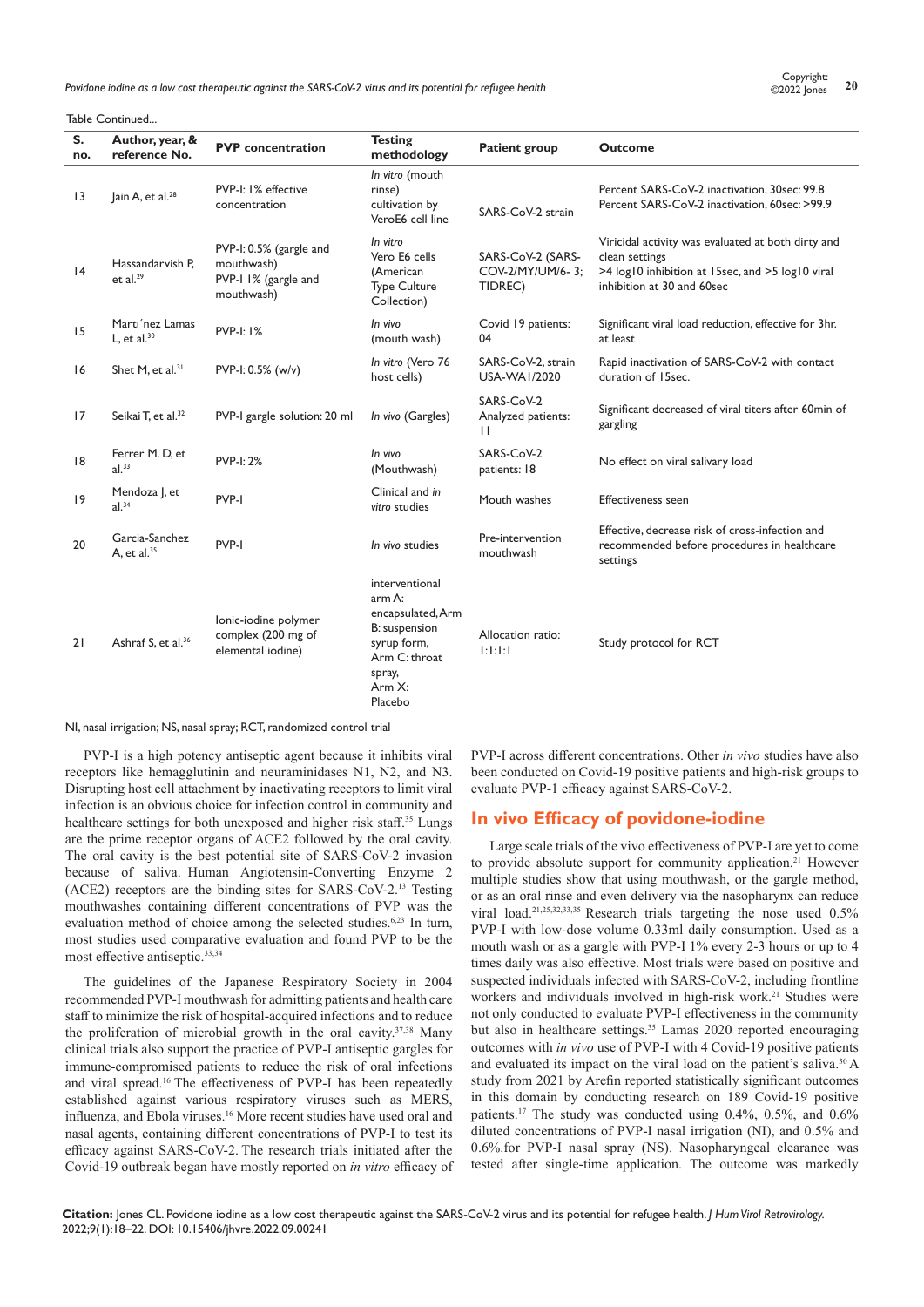significant, both PVP-I NI and NS resulted in potent virucidal clearing against SARS-CoV-2.25 Another study by Blasi 2021 was reported a COVID-19 patient experience of inhaling 1% PVP-I liquid solution to each nostril until it was felt in the throat. The study also advised the gargles for 60 seconds with the same PVP-I solution, two times a day. These practices led to a consistent reduction in the patient's symptoms.26 However, not all *in vivo* studies support the use of PVP-I against SARS-CoV-2. Ferrer 2021, did not find any significant reduction in the viral load from saliva samples of COVID-19 positive patients and recommended further larger-scale studies. <sup>33</sup> All *in vivo* model studies have small sample size, but encouraging studies continue to be published supporting the use of *in vivo* PVP against SARS-CoV-2.<sup>32, 35</sup> No side effects were reported among the included studies, and the use of PVP-I was considered safe.

## **In-vitro Efficacy of povidone-iodine**

Most studies were based on *in vitro* effectiveness by using different mouthwashes using SARS-CoV-2 strains against particular epithelial cell lines which are the target site of the virus and the evidence supports its use as a potent disinfectant against SARS-CoV-2, see Table 1. Studies were not just restricted to installation into oral and nasal passages but extended to ocular and dental surgery in recent research.29,38 All studies reported statistically significant outcomes of incubated cell culture at 37°C and tested the reaction of PVP-I at different time periods.19, 21 One study using PVP-I disinfection confirmed this as a cost-effective disinfectant during corneal transplants; supporting other promising results where PVP-I was shown to be beneficial against viral transmission.38 Notably, there was limited interference with other biological substances from PVP-I.29,34,35 Overall, the *in vitro* studies supported the use of PVP-I topical application as an adjunct to PPE and vaccination or other anti-viral therapeutics used or available in healthcare settings.<sup>31</sup>

### **Cost-effectiveness of PVP-1 in Covid-19**

No study conducted a cost evaluation of PVP-I but some studies reported its cost-effectiveness for reducing mortality and morbidity from SARS-CoV-223,24 making it one of the more accessible, safe, simple, and economical options to prevent viral infection both in healthcare and at the self-care community level.<sup>23,24</sup>

#### **Conclusion**

This study reviews many aspects of PVP-I efficacy and its application against viral pathogens. Based on the promising outcomes shown *in vitro* and *in vivo*, PVP-I offers a simple nasopharynx and oropharynx viral prevention strategy that is accessible in diverse community settings but also for general healthcare infection control and for ocular and dentistry purposes.<sup>6,23</sup> No oral or nasal study reported any adverse effects such as mucosal irritation, tooth or tongue discoloration, alteration of taste or nasal dysfunction.<sup>6</sup> PVP-I as a mouthwash was reported to be well tolerated, can reduce virus infection, and is easily applicable.13,16 Because refugees are amongst the most neglected and discriminated population groups in this pandemic, low-cost, accessible, and easy to use antiseptics like PVP-I are expected to contribute to their better health and reduce viral spread within communities.

## **Acknowledgments**

#### None.

## **Conflicts of interest**

The author declares no conflicts of interest.

#### **References**

- 1. UNHCR, The refugee agency.
- 2. The Lancet. The Rohingya people: past, present, and future. *Lancet (London, England)*, 2019;394(10216):2202.
- 3. Khan MN, Mofizul MI, Rahman M. Risks of COVID19 outbreaks in Rohingya refugee camps in Bangladesh. *Public Health in Practice* 2020;1:100018.
- 4. Hintermeier M, Gencer H, Kajikhina K, et al. SARS-CoV-2 among migrants and forcibly displaced populations: A rapid systematic review. *Journal of migration and health.* 2021;4:100056.
- 5. Ullah AA, Nawaz F, Chattoraj D. Locked up under lockdown: The COVID-19 pandemic and the migrant population. *Soc Sci Humanit Open*. 2021;3(1):100126.
- 6. Jahn R, Hintermeier M, Bozorgmehr K. SARS-CoV-2 attack rate in reception and accommodation centres for asylum seekers during the first wave: Systematic review of outbreak media reports in Germany. *Journal of migration and health* 2022;5:100084.
- 7. Mistry SK, Ali A, Akther F, et al. Are older adults of Rohingya community (Forcibly Displaced Myanmar Nationals or FDMNs) in Bangladesh fearful of COVID-19? Findings from a cross-sectional study. *PloS one*. 2021;16(6):e0253648.
- 8. Alawa J, Al-Ali S, Walz L, et al. Knowledge and perceptions of COVID-19, prevalence of pre-existing conditions and access to essential resources in Somali IDP camps: a cross-sectional study. *BMJ Open*. 2021;11(6):e044411.
- 9. Saifee J, Franco-Paredes C, Lowenstein SR. Refugee Health During COVID-19 and Future Pandemics [published online ahead of print, 2021 Jul 16]. *Curr Trop Med Rep*. 2021;8(3)1–4.
- 10. https://www.reuters.com/world/europe/will-afghan-crisis-trigger-new-refugee-crisis-europe-2021-08-19/
- 11. Nemat A, Bahez A, Salih M, et al. Public Willingness and Hesitancy to Take the COVID-19 Vaccine in Afghanistan. *Am J Trop Med Hyg*. 2021;105(3):713–717.
- 12. Colombo S, Murru M, Beesley M. COVID in Africa, one year later. COVID in Africa, un anno dopo. *Epidemiologia e prevenzione* 2021;45(6):602–605.
- 13. Castro-Ruiz C, Vergara-Buenaventura A. Povidone-Iodine Solution: A Potential Antiseptic to Minimize the Risk of COVID-19? A Narrative Review. *J Int Soc Prev Community Dent*. 2020;10(6):681–685.
- 14. Herrera D, Serrano J, Roldán S, Sanz M. Is the oral cavity relevant in SARS-cov-2 pandemic? *Clin Oral Investig*. 2020;24:2925–2930.
- 15. Naqvi SHS, Citardi MJ, Cattano D, et al. Povidone-iodine solution as SARS-CoV-2 prophylaxis for procedures of the upper aerodigestive tract a theoretical framework. *J of Otolaryngol - Head & Neck Surg*. 2020;49:77.
- 16. Eggers M, Koburger-Janssen T, Eickmann M, et al. In vitro bactericidal and virucidal efficacy of povidone-iodine gargle/mouthwash against respiratory and oral tract pathogens. *Infect Dis Ther.* 2018;7:249–259.
- 17. Liang B, Yuan X, Wei G, et al. In-vivo toxicity studies and in-vitro inactivation of SARSCoV-2 by povidone-iodine in-situ gel forming formulations. bioRxiv. 2020.
- 18. Seneviratne C, Balan P, Kwan KK, Udawatte NS. Efficacy of commercial mouth-rinses on SARS-CoV-2 viral load in saliva:randomized control trial in Singapore Chaminda*. Infection.* 2020;49(2):305–311.
- 19. Xu C, Wang A, Hoskin ER, et al. Differential effects of antiseptic mouth rinses on SARS-CoV-2 infectivity in vitro. Preprint. *bioRxiv*. 2020.
- 20. Anderson DE, Sivalingam V, Kang AEZ, et al. Povidone-iodine demonstrates rapid in vitro virucidal activity against SARS-CoV-2, the virus causing COVID-19 disease. *Infect Dis Ther*. 2020;9:669e75.

**Citation:**Jones CL. Povidone iodine as a low cost therapeutic against the SARS-CoV-2 virus and its potential for refugee health. *J Hum Virol Retrovirology.* 2022;9(1):18‒22. DOI: [10.15406/jhvre.2022.09.002](https://doi.org/10.15406/jhvre.2022.09.00241)41